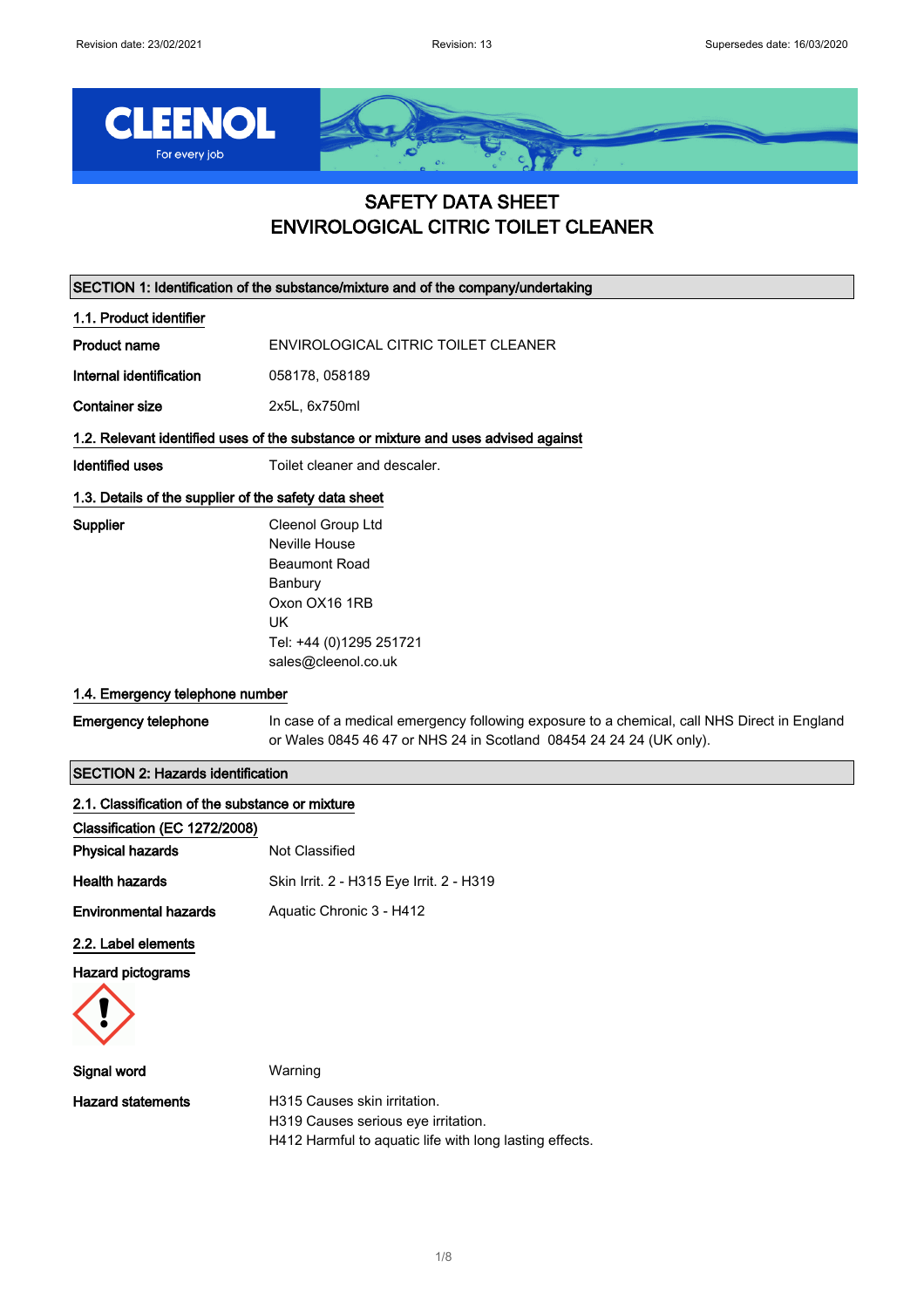| <b>Precautionary statements</b>           | P273 Avoid release to the environment.<br>P280 Wear protective gloves/ protective clothing/ eye protection/ face protection.<br>P302+P352 IF ON SKIN: Wash with plenty of water.<br>P305+P351+P338 IF IN EYES: Rinse cautiously with water for several minutes. Remove<br>contact lenses, if present and easy to do. Continue rinsing.<br>P332+P313 If skin irritation occurs: Get medical advice/ attention.<br>P337+P313 If eye irritation persists: Get medical advice/attention. |
|-------------------------------------------|--------------------------------------------------------------------------------------------------------------------------------------------------------------------------------------------------------------------------------------------------------------------------------------------------------------------------------------------------------------------------------------------------------------------------------------------------------------------------------------|
| Supplementary precautionary<br>statements | P264 Wash contaminated skin thoroughly after handling.<br>P321 Specific treatment (see medical advice on this label).<br>P362+P364 Take off contaminated clothing and wash it before reuse.<br>P501 Dispose of contents/ container in accordance with national regulations.                                                                                                                                                                                                          |

# 2.3. Other hazards

| <b>SECTION 3: Composition/information on ingredients</b>                                                            |                          |                                                      |          |
|---------------------------------------------------------------------------------------------------------------------|--------------------------|------------------------------------------------------|----------|
| 3.2. Mixtures                                                                                                       |                          |                                                      |          |
| <b>CITRIC ACID</b>                                                                                                  |                          |                                                      | $1 - 5%$ |
| CAS number: 77-92-9                                                                                                 | EC number: 201-069-1     | REACH registration number: 01-<br>2119457026-42-XXXX |          |
| Classification<br>Eye Irrit. 2 - H319                                                                               |                          |                                                      |          |
| 2,2'-(OCTADEC-9-ENYLIMINO) BISETHANOL                                                                               |                          |                                                      | $1 - 5%$ |
| CAS number: 25307-17-9                                                                                              | EC number: 246-807-3     | REACH registration number: 01-<br>2119510876-35-XXXX |          |
| M factor (Acute) = $10$                                                                                             | M factor (Chronic) = $1$ |                                                      |          |
| Classification<br>Acute Tox. 4 - H302<br>Skin Corr. 1A - H314<br>Aquatic Acute 1 - H400<br>Aquatic Chronic 1 - H410 |                          |                                                      |          |
| <b>ETHANOL</b>                                                                                                      |                          |                                                      | 1%       |
| CAS number: 64-17-5                                                                                                 | EC number: 200-578-6     | REACH registration number: 01-<br>2119457610-43-XXXX |          |
| Classification<br>Flam. Liq. 2 - H225                                                                               |                          |                                                      |          |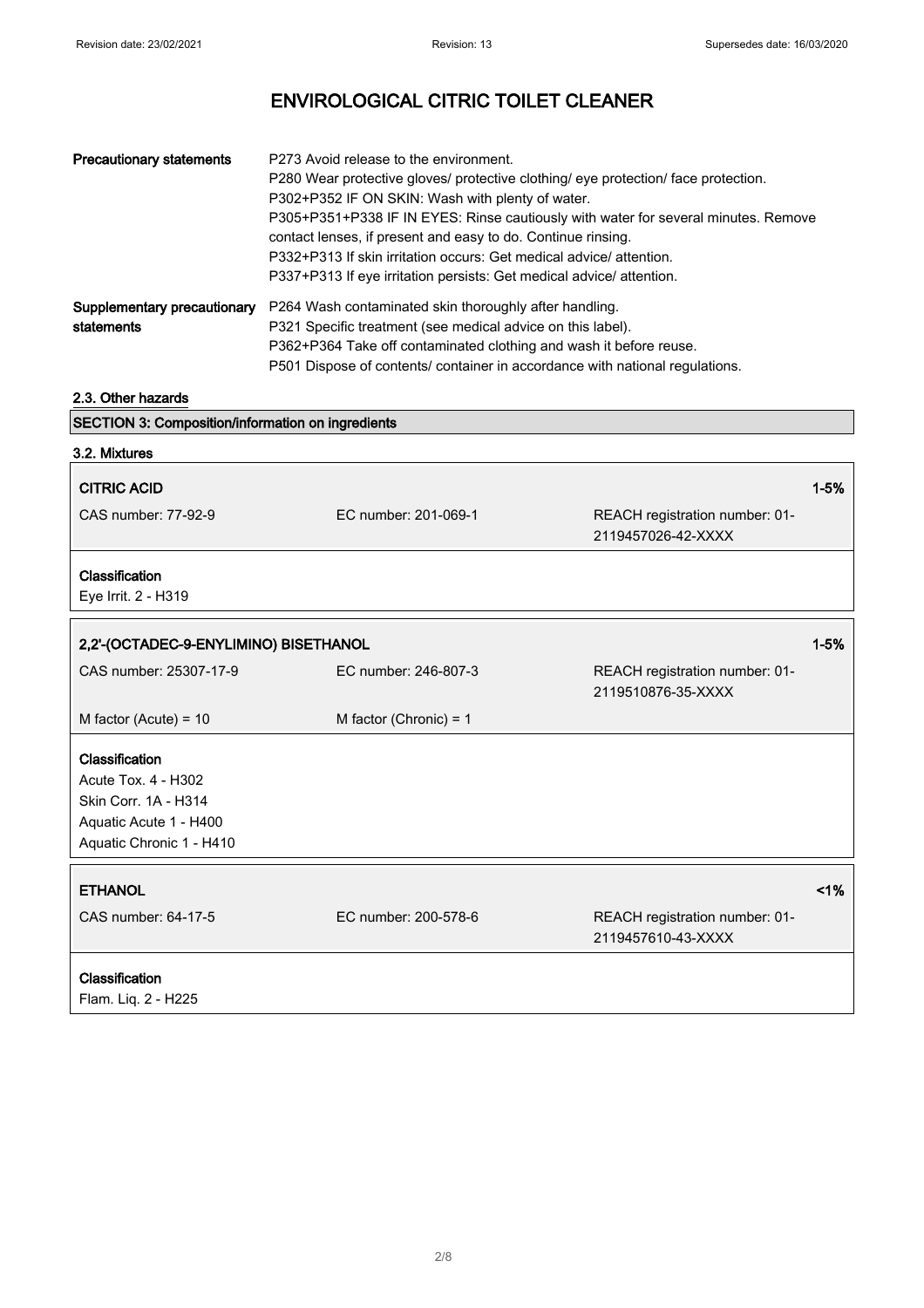| <b>TOLUENE</b>                                                                                                                                        | 1%                                                                                                                                                                                                                     |
|-------------------------------------------------------------------------------------------------------------------------------------------------------|------------------------------------------------------------------------------------------------------------------------------------------------------------------------------------------------------------------------|
| CAS number: 108-88-3                                                                                                                                  | EC number: 203-625-9                                                                                                                                                                                                   |
| Classification<br>Flam. Liq. 2 - H225<br>Skin Irrit. 2 - H315<br>Repr. 2 - H361d<br>STOT SE 3 - H336<br><b>STOT RE 2 - H373</b><br>Asp. Tox. 1 - H304 |                                                                                                                                                                                                                        |
|                                                                                                                                                       | The full text for all hazard statements is displayed in Section 16.                                                                                                                                                    |
| <b>SECTION 4: First aid measures</b>                                                                                                                  |                                                                                                                                                                                                                        |
| 4.1. Description of first aid measures                                                                                                                |                                                                                                                                                                                                                        |
| Inhalation                                                                                                                                            | Due to the physical nature of this product, exposure by this route is unlikely.                                                                                                                                        |
| Ingestion                                                                                                                                             | Give plenty of water to drink. Give milk instead of water if readily available. Get medical<br>attention if a large quantity has been ingested. If in doubt, get medical attention promptly.                           |
| Skin contact                                                                                                                                          | Remove contaminated clothing and rinse skin thoroughly with water. Get medical attention if<br>symptoms are severe or persist after washing.                                                                           |
| Eye contact                                                                                                                                           | Remove any contact lenses and open eyelids wide apart. Rinse immediately with plenty of<br>water. Continue to rinse for at least 15 minutes. Get medical attention if symptoms are severe<br>or persist after washing. |
|                                                                                                                                                       | 4.2. Most important symptoms and effects, both acute and delayed                                                                                                                                                       |
| Inhalation                                                                                                                                            | The product is not believed to present a hazard due to its physical nature.                                                                                                                                            |
| Ingestion                                                                                                                                             | May cause discomfort.                                                                                                                                                                                                  |
| <b>Skin contact</b>                                                                                                                                   | May cause skin irritation.                                                                                                                                                                                             |
| Eye contact                                                                                                                                           | Causes serious eye irritation.                                                                                                                                                                                         |
|                                                                                                                                                       | 4.3. Indication of any immediate medical attention and special treatment needed                                                                                                                                        |
| Notes for the doctor                                                                                                                                  | No specific recommendations.                                                                                                                                                                                           |
| <b>Specific treatments</b>                                                                                                                            | Treat symptomatically.                                                                                                                                                                                                 |
| <b>SECTION 5: Firefighting measures</b>                                                                                                               |                                                                                                                                                                                                                        |
| 5.1. Extinguishing media                                                                                                                              |                                                                                                                                                                                                                        |
| Suitable extinguishing media                                                                                                                          | The product is not flammable. Use fire-extinguishing media suitable for the surrounding fire.                                                                                                                          |
| 5.2. Special hazards arising from the substance or mixture                                                                                            |                                                                                                                                                                                                                        |
| Specific hazards                                                                                                                                      | None known.                                                                                                                                                                                                            |
| <b>Hazardous combustion</b><br>products                                                                                                               | Irritating gases or vapours.                                                                                                                                                                                           |
| 5.3. Advice for firefighters                                                                                                                          |                                                                                                                                                                                                                        |
| Protective actions during<br>firefighting                                                                                                             | Avoid breathing fire gases or vapours.                                                                                                                                                                                 |
| <b>SECTION 6: Accidental release measures</b>                                                                                                         |                                                                                                                                                                                                                        |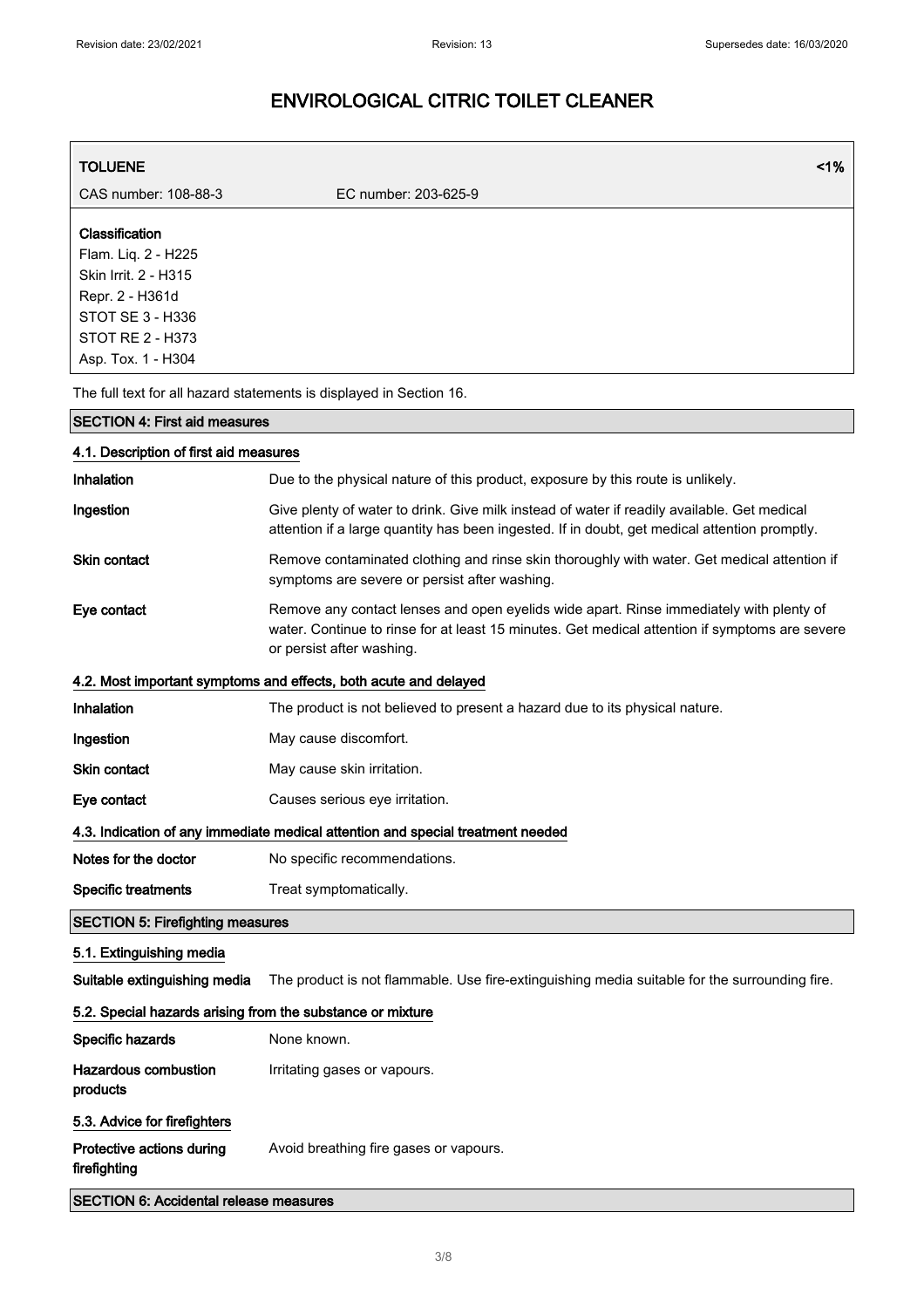#### 6.1. Personal precautions, protective equipment and emergency procedures

| <b>Personal precautions</b> | Avoid contact with eyes and prolonged skin contact. Do not touch or walk into spilled material. |  |
|-----------------------------|-------------------------------------------------------------------------------------------------|--|
|                             | Take care as floors and other surfaces may become slippery.                                     |  |

#### 6.2. Environmental precautions

Environmental precautions Avoid discharge to the aquatic environment.

#### 6.3. Methods and material for containment and cleaning up

Methods for cleaning up **Absorb in vermiculite, dry sand or earth and place into containers**. Flush contaminated area with plenty of water. Discharge of small quantities to the sewer with plenty of water may be permitted.

# 6.4. Reference to other sections

Reference to other sections For personal protection, see Section 8. For waste disposal, see Section 13.

# SECTION 7: Handling and storage 7.1. Precautions for safe handling Usage precautions **Avoid contact with eyes and prolonged skin contact.** Advice on general occupational hygiene Wash hands thoroughly after handling. 7.2. Conditions for safe storage, including any incompatibilities Storage precautions Keep only in the original container. Keep container tightly sealed when not in use. Storage class Chemical storage. 7.3. Specific end use(s) Specific end use(s) The identified uses for this product are detailed in Section 1.2. Refer to Product Use Guide (PUG) for further information.

# SECTION 8: Exposure controls/Personal protection

#### 8.1. Control parameters

# Occupational exposure limits

# CITRIC ACID

Long-term exposure limit (8-hour TWA): 4 mg/m<sup>3</sup> Short-term exposure limit (15-minute): 10 mg/m<sup>3</sup>

# **ETHANOL**

Long-term exposure limit (8-hour TWA): WEL 1000 ppm 1920 mg/m<sup>3</sup> Short-term exposure limit (15-minute): WEL

# TOLUENE

Long-term exposure limit (8-hour TWA): WEL 50 ppm(Sk) 191 mg/m3(Sk) Short-term exposure limit (15-minute): WEL 150 ppm(Sk) 574 mg/m3(Sk) WEL = Workplace Exposure Limit.

#### 8.2. Exposure controls

### Protective equipment

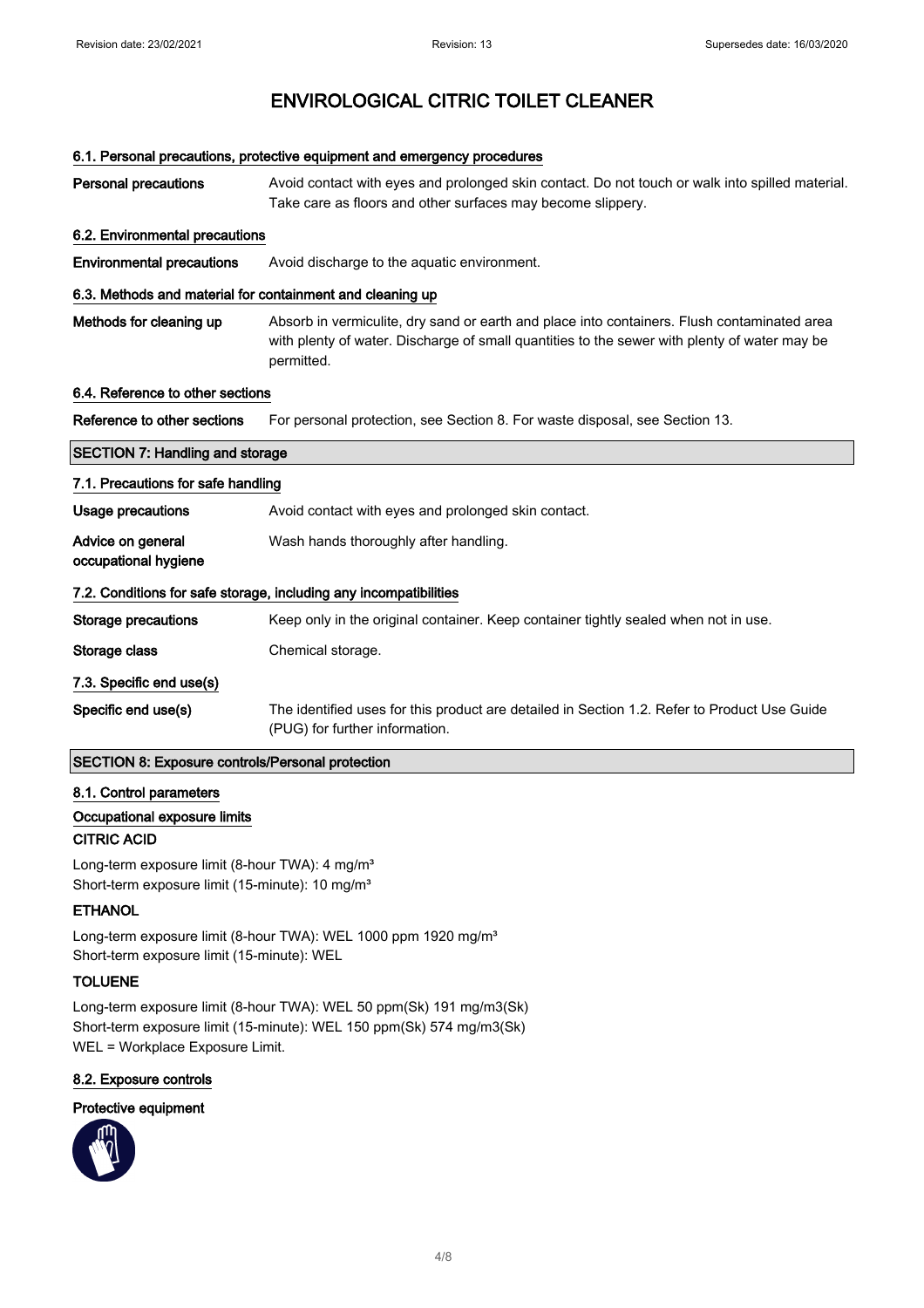| Appropriate engineering<br>controls | No specific ventilation requirements.                                                                                                                                        |
|-------------------------------------|------------------------------------------------------------------------------------------------------------------------------------------------------------------------------|
| Eye/face protection                 | No specific eye protection required during normal use. Eyewear complying with an approved<br>standard should be worn if a risk assessment indicates eye contact is possible. |
| Hand protection                     | It is recommended that chemical-resistant, impervious gloves are worn. Wear protective<br>gloves made of the following material: Rubber (natural, latex). Nitrile rubber.    |
| Hygiene measures                    | Wash contaminated skin thoroughly after handling.                                                                                                                            |
| <b>Respiratory protection</b>       | No specific requirements are anticipated under normal conditions of use.                                                                                                     |

# SECTION 9: Physical and chemical properties

| 9.1. Information on basic physical and chemical properties |                                                                                                                         |  |
|------------------------------------------------------------|-------------------------------------------------------------------------------------------------------------------------|--|
| Appearance                                                 | Clear liquid.                                                                                                           |  |
| Colour                                                     | Blue.                                                                                                                   |  |
| Odour                                                      | Citrus.                                                                                                                 |  |
| pH                                                         | pH (concentrated solution): 2.0-3.5                                                                                     |  |
| Flash point                                                | Not applicable.                                                                                                         |  |
| Flammability (solid, gas)                                  | Not applicable.                                                                                                         |  |
| <b>Relative density</b>                                    | ~1.00                                                                                                                   |  |
| Solubility(ies)                                            | Soluble in water.                                                                                                       |  |
| Auto-ignition temperature                                  | Not applicable.                                                                                                         |  |
| <b>Viscosity</b>                                           | 700 - 1500 cP @ 20°C Slightly viscous.                                                                                  |  |
| <b>Explosive properties</b>                                | Not considered to be explosive.                                                                                         |  |
| <b>Oxidising properties</b>                                | Does not meet the criteria for classification as oxidising.                                                             |  |
| 9.2. Other information                                     |                                                                                                                         |  |
| Refractive index                                           | $4 - 6$                                                                                                                 |  |
| Volatile organic compound                                  | This product contains a maximum VOC content of <1 %.                                                                    |  |
| <b>SECTION 10: Stability and reactivity</b>                |                                                                                                                         |  |
| 10.1. Reactivity                                           |                                                                                                                         |  |
| Reactivity                                                 | The reactivity data for this product will be typical of those for the following class of materials:<br>Acids - organic. |  |
| 10.2. Chemical stability                                   |                                                                                                                         |  |
| <b>Stability</b>                                           | Stable at normal ambient temperatures and when used as recommended.                                                     |  |
| 10.3. Possibility of hazardous reactions                   |                                                                                                                         |  |
| Possibility of hazardous<br>reactions                      | Under normal conditions of storage and use, no hazardous reactions will occur.                                          |  |
| 10.4. Conditions to avoid                                  |                                                                                                                         |  |
| <b>Conditions to avoid</b>                                 | Avoid contact with strong alkalis.                                                                                      |  |
| 10.5. Incompatible materials<br>Materials to avoid         | Do not mix with other cleaning products.                                                                                |  |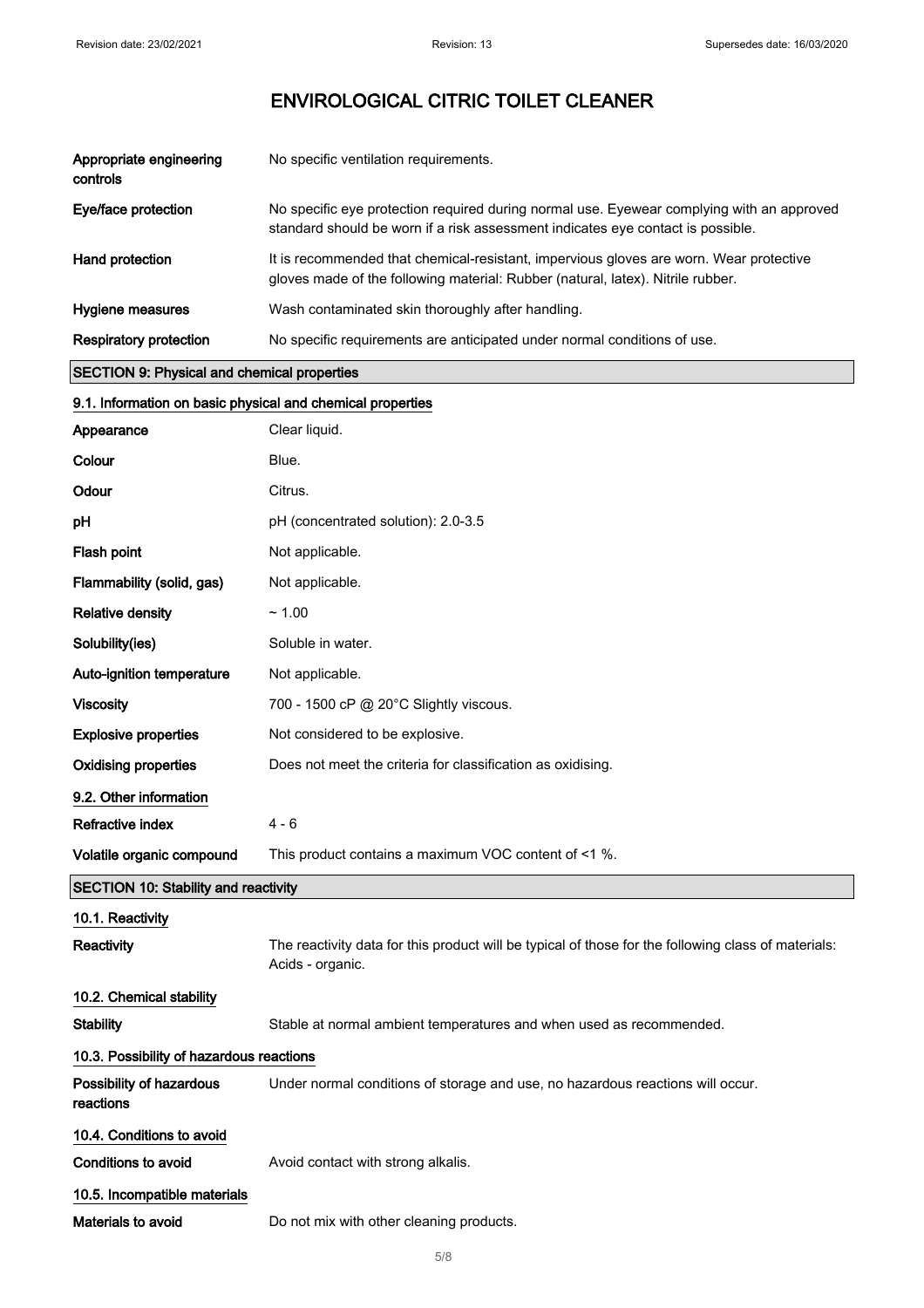### 10.6. Hazardous decomposition products

| Hazardous decomposition<br>products                         | Does not decompose when used and stored as recommended.                                                                                             |  |
|-------------------------------------------------------------|-----------------------------------------------------------------------------------------------------------------------------------------------------|--|
| <b>SECTION 11: Toxicological information</b>                |                                                                                                                                                     |  |
| 11.1. Information on toxicological effects                  |                                                                                                                                                     |  |
| <b>Toxicological effects</b>                                | Information given is based on data of the components and of similar products.                                                                       |  |
| Acute toxicity - oral                                       |                                                                                                                                                     |  |
| ATE oral (mg/kg)                                            | 27,777.78                                                                                                                                           |  |
| Skin corrosion/irritation                                   |                                                                                                                                                     |  |
| Skin corrosion/irritation                                   | Causes skin irritation.                                                                                                                             |  |
| Serious eye damage/irritation                               |                                                                                                                                                     |  |
| Serious eye damage/irritation                               | Causes serious eye irritation.                                                                                                                      |  |
| <b>SECTION 12: Ecological information</b>                   |                                                                                                                                                     |  |
| Ecotoxicity                                                 | The product contains a substance which is harmful to aquatic organisms and which may<br>cause long-term adverse effects in the aquatic environment. |  |
| 12.1. Toxicity                                              |                                                                                                                                                     |  |
| <b>Toxicity</b>                                             | Harmful to Aquatic Organisms                                                                                                                        |  |
| 12.2. Persistence and degradability                         |                                                                                                                                                     |  |
| Persistence and degradability The product is biodegradable. |                                                                                                                                                     |  |
| 12.3. Bioaccumulative potential                             |                                                                                                                                                     |  |
| <b>Bioaccumulative potential</b>                            | The product is not bioaccumulating.                                                                                                                 |  |
| 12.4. Mobility in soil                                      |                                                                                                                                                     |  |
| <b>Mobility</b>                                             | The product is miscible with water and may spread in water systems.                                                                                 |  |
| 12.5. Results of PBT and vPvB assessment                    |                                                                                                                                                     |  |
| Results of PBT and vPvB<br>assessment                       | This product does not contain any substances classified as PBT or vPvB.                                                                             |  |
| 12.6. Other adverse effects                                 |                                                                                                                                                     |  |
| Other adverse effects                                       | None known.                                                                                                                                         |  |
| <b>SECTION 13: Disposal considerations</b>                  |                                                                                                                                                     |  |
| 13.1. Waste treatment methods                               |                                                                                                                                                     |  |
| <b>General information</b>                                  | Dispose of surplus products and those that cannot be recycled via a licensed waste disposal<br>contractor.                                          |  |
| <b>Disposal methods</b>                                     | Dispose of waste to licensed waste disposal site in accordance with the requirements of the<br>local Waste Disposal Authority.                      |  |
| <b>SECTION 14: Transport information</b>                    |                                                                                                                                                     |  |
| General                                                     | The product is not covered by international regulations on the transport of dangerous goods<br>(IMDG, IATA, ADR/RID).                               |  |

# 14.1. UN number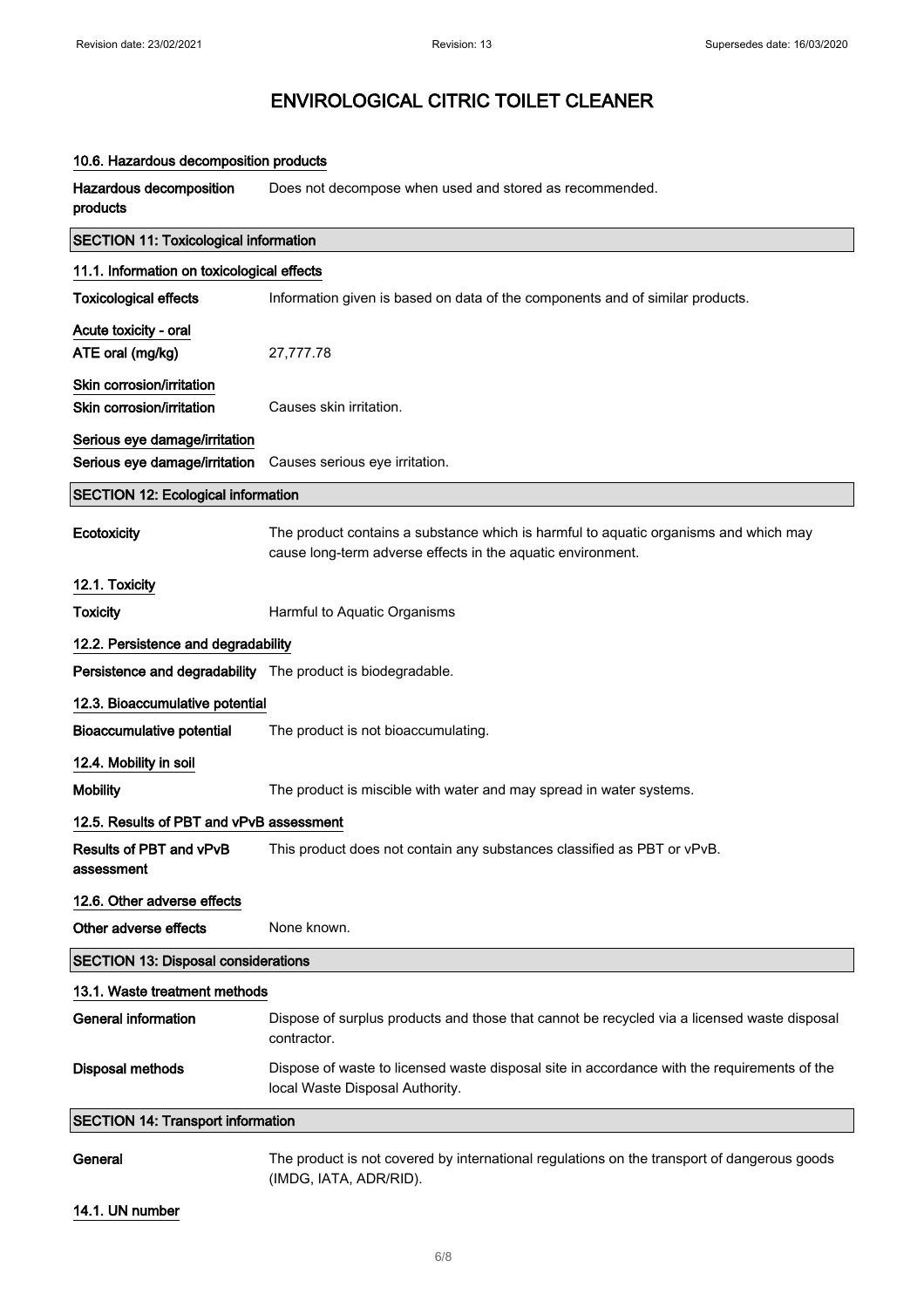Not applicable.

# 14.2. UN proper shipping name

Not applicable.

# 14.3. Transport hazard class(es)

No transport warning sign required.

# 14.4. Packing group

Not applicable.

### 14.5. Environmental hazards

Environmentally hazardous substance/marine pollutant No.

### 14.6. Special precautions for user

Not applicable.

# 14.7. Transport in bulk according to Annex II of MARPOL and the IBC Code

# Transport in bulk according to Not applicable. Annex II of MARPOL 73/78 and the IBC Code

### SECTION 15: Regulatory information

| 15.1. Safety, health and environmental regulations/legislation specific for the substance or mixture |                                                                                                                                                                                                                                                                                                          |  |
|------------------------------------------------------------------------------------------------------|----------------------------------------------------------------------------------------------------------------------------------------------------------------------------------------------------------------------------------------------------------------------------------------------------------|--|
| <b>EU</b> legislation                                                                                | Regulation (EC) No 1907/2006 of the European Parliament and of the Council of 18<br>December 2006 concerning the Registration, Evaluation, Authorisation and Restriction of<br>Chemicals (REACH) (as amended).<br>Regulation (EC) No 1272/2008 of the European Parliament and of the Council of 16       |  |
|                                                                                                      | December 2008 on classification, labelling and packaging of substances and mixtures (as<br>amended).                                                                                                                                                                                                     |  |
|                                                                                                      | Commission Directive 2000/39/EC of 8 June 2000 establishing a first list of indicative<br>occupational exposure limit values in implementation of Council Directive 98/24/EC on the<br>protection of the health and safety of workers from the risks related to chemical agents at<br>work (as amended). |  |
| Guidance                                                                                             | EH40/2005 Workplace exposure limits<br>Containing the list of workplace exposure limits for use with the Control of Substances<br>Hazardous to Health Regulations 2002 (as amended)<br><b>Health and Safety Executive</b>                                                                                |  |

### 15.2. Chemical safety assessment

A chemical safety assessment has been carried out.

### SECTION 16: Other information

| <b>Issued by</b>     | <b>Regulatory Chemist</b> |
|----------------------|---------------------------|
| <b>Revision date</b> | 23/02/2021                |
| <b>Revision</b>      | 13                        |
| Supersedes date      | 16/03/2020                |
| <b>SDS number</b>    | 10403                     |